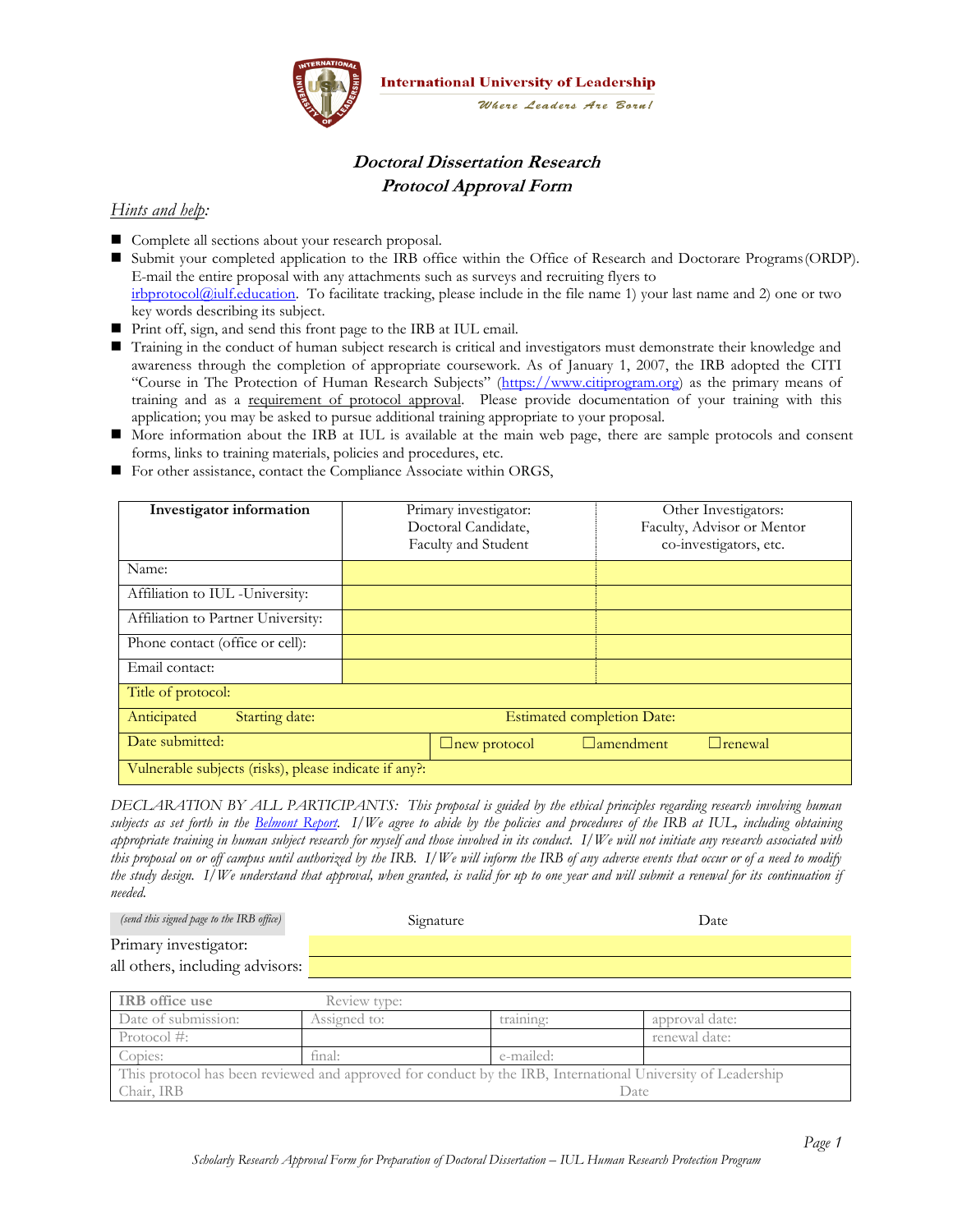

### **General information:**

Provide below brief details of the proposed research. Use lay language and avoid technical terms

1. Purpose - Why are you conducting this study? What are the objective(s) and goal(s)?

2. Outline specifically the relationship of your proposed research to other, previous scientific investigations in the field**.** Provide full citations (APA style is a good format).

3. Summarize the study design. Describe in detail all procedures to be performed with human subjects. What will be done? Include when and where the research will occur and who will conduct it. Define terms, abbreviations, and procedures for the understanding of the IRB reviewer.

4. What is your intent of the research study (hypothesis or research question of the study)?

5. Is the project a systematical investigation, including research development, testing and evaluation?

6. **Participants**: describe your subjects and methods of recruiting them. Also describe anything that would cause you to exclude a particular subject, and why.

7. **Procedures**: describe your data collection methods, such as "Survey" or "Public observation," etc.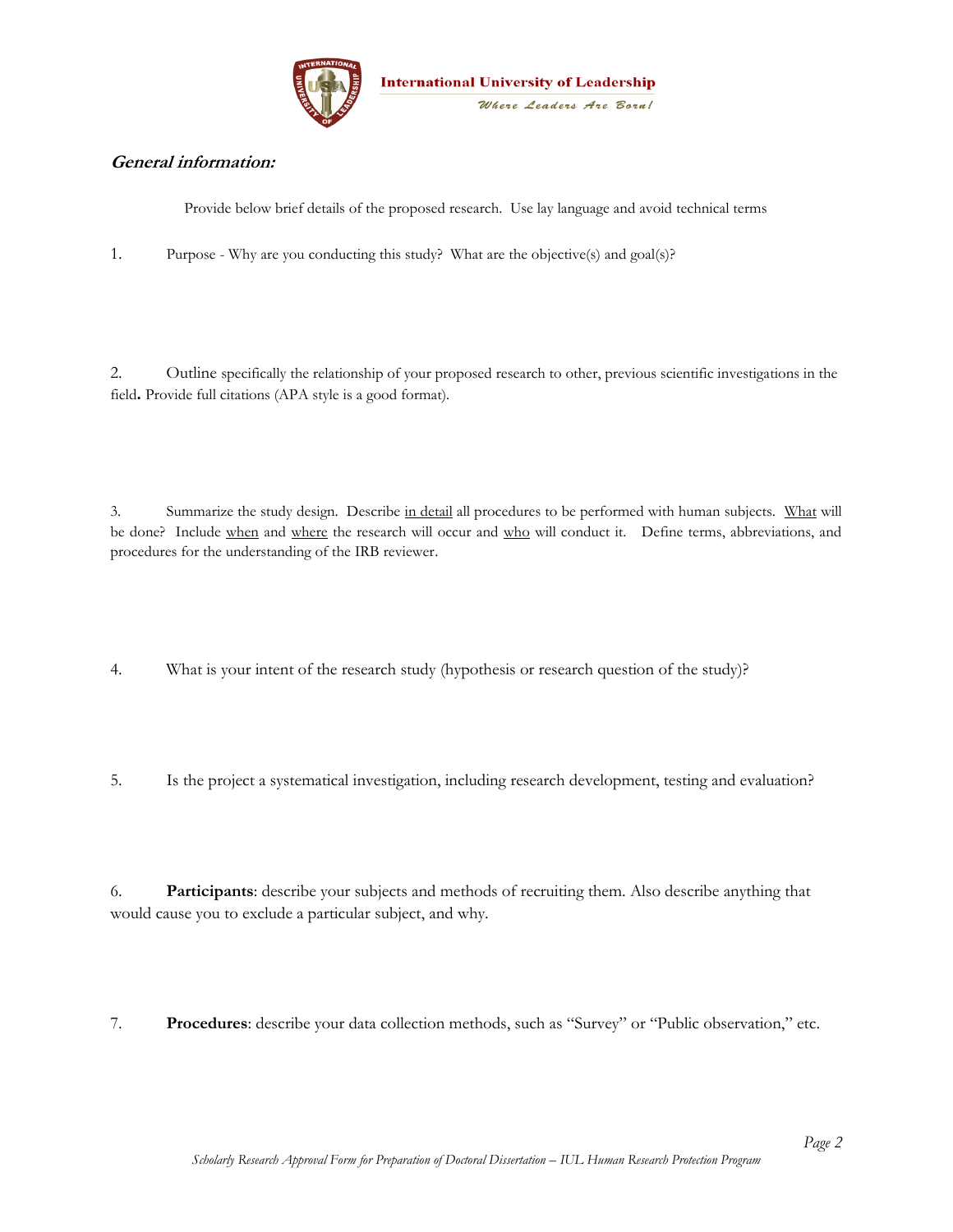

8. Will you collect subject identities in conjunction with the data? If so, how will you prevent disclosures?

9. Will the subject's participation be recorded (audio/video)?

10. How will you store the data after you complete the research (data retention schedule)?

11. Will the subjects be offered an incentive to participate or compensated for their time?

12. Does your research pose risk of harm to subjects? Describe any foreseeable risks and your plan to reduce or eliminate them.

13. Will the research utilize existing or secondary data which contains individually identifiable private information?

14. Can subjects reasonably expect a direct benefit from participation? Describe any foreseeable benefit to the subjects.

15. How will society benefit from your research? Is the project designed to contribute to generalizable knowledge?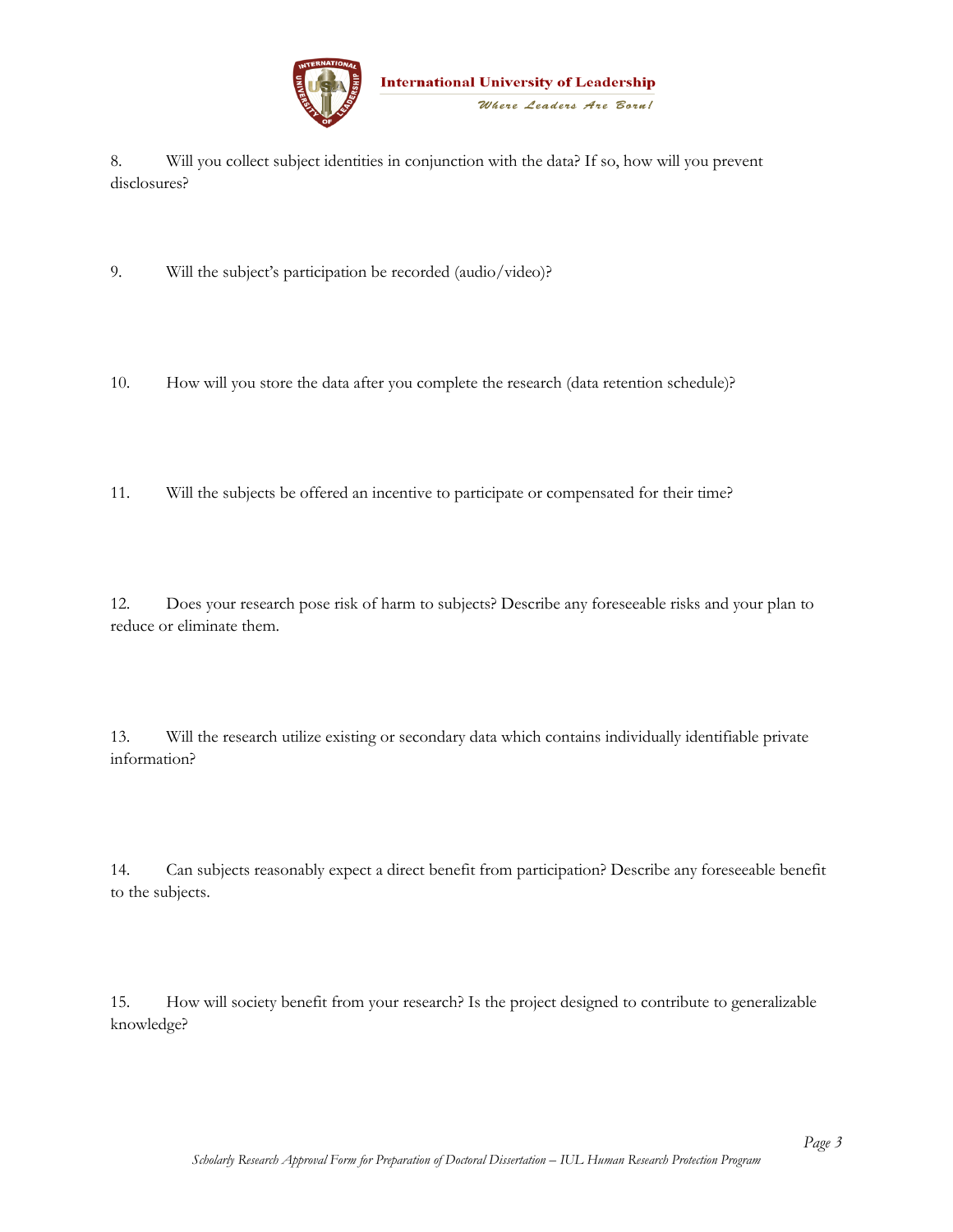

### **Affiliation to Institutions:**

1. Are you collaborating with another group such as a school, community association, government agency, etc.? Is IRB approval necessary, or being obtained, elsewhere (domestically or internationally)?Is the project being sponsored or supported through a grant, contract, or other financial arrangement?Describe as appropriate

2. Financial interest – Do you, as an investigator involved with the project, or any family member (spouse or dependent child) have a financial interest in this study? If yes, describe.

3. Are you a doctoral candidate or student? Is this project part of a classroom experience or a dissertation project part of a program? Has your advisor/mentor reviewed your IRB application? Describe as appropriate

4. Do you have any pre-existing relationships of any kind with the subjects (participants) or institutions involved in conducting this study? If so, please describe them.

5. If you are not affiliated with IUL, which partnering institution or campus initiated this study?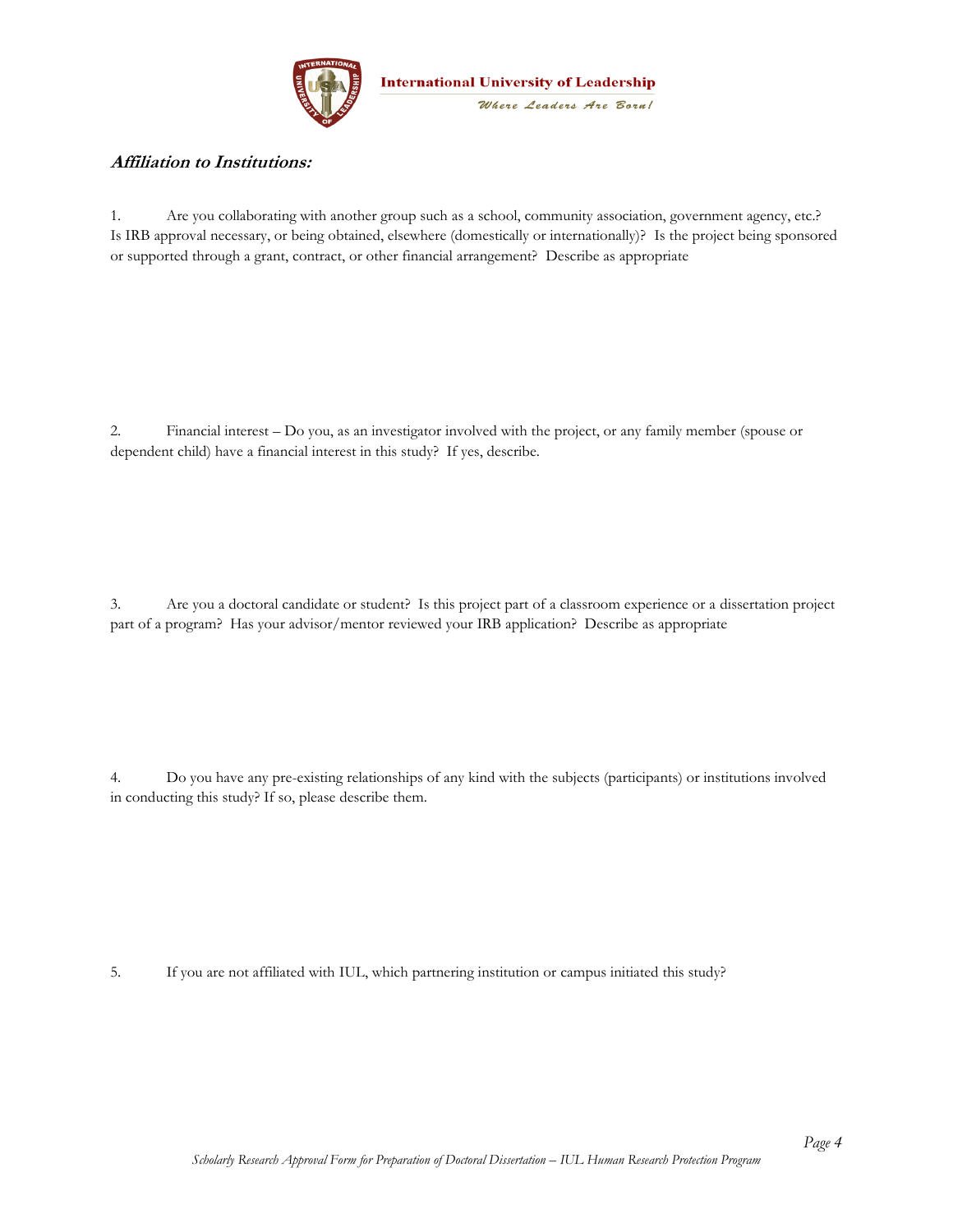

## **Data Collection Process:**

1. What data about the subjects will be collected? How will it be coded or identified? Will social security numbers be used? What will become of the data at the end of the study (returned, destroyed, archived)?

2. If applicable, have you submitted a copy of the survey or questionnaire to the IRB? Provide the URL for electronic surveys (it will be tested during IRB review; discard those data before 'going live').

3. Who will have access to the data? To whom will the raw data be disclosed? How will the data be kept protected and secure? (*researcher must provide a plan sufficient to protect personal information from improper use and disclosures, including sufficient administrative, physical, and technical safeguards to protect personal information from reasonable anticipated threats to the security or confidentiality of the information*.)

4. Does the research project have provisions or plans for the ongoing monitoring of data collection to ensure safety of subjects? If so, describe the plan.

5. For studies involving medical records, explain compliance with the HIPAA privacy rule (Health Insurance Portability and Accountability Act) and disclosure of protected health information (PHI).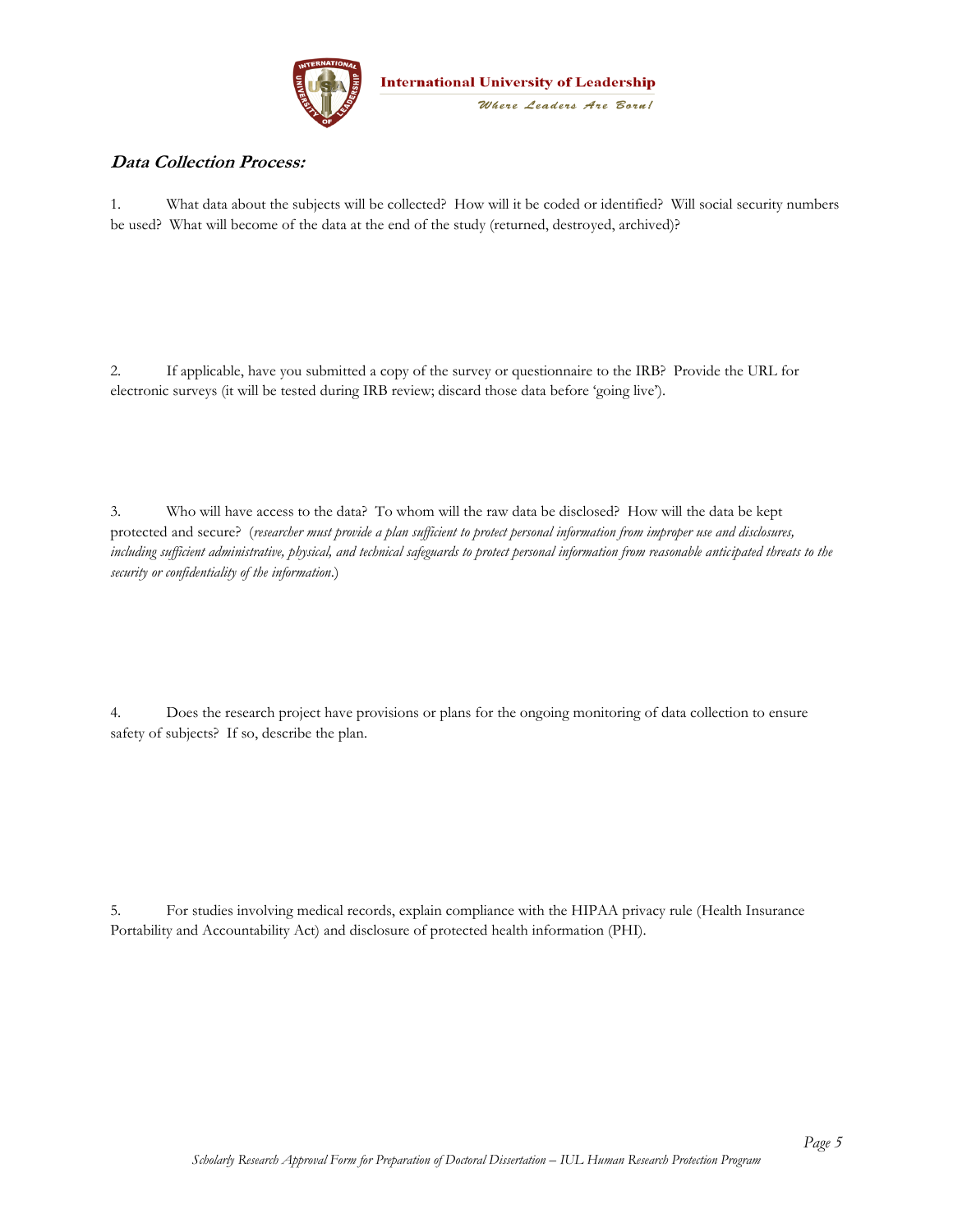

6. How many subjects (or participants) will be involved in the research project? It is acceptable to have a range, but it must be a close approximation.

7. Briefly describe the subject group(s).

8. What are the benefits, if any, to the subjects from participating in this study?

9. Describe the control and/or comparison group(s), if any in your study?

9. Will the subjects be compensated? If yes, in what way (token of appreciation, money, gift, cash card, course credit, etc.)?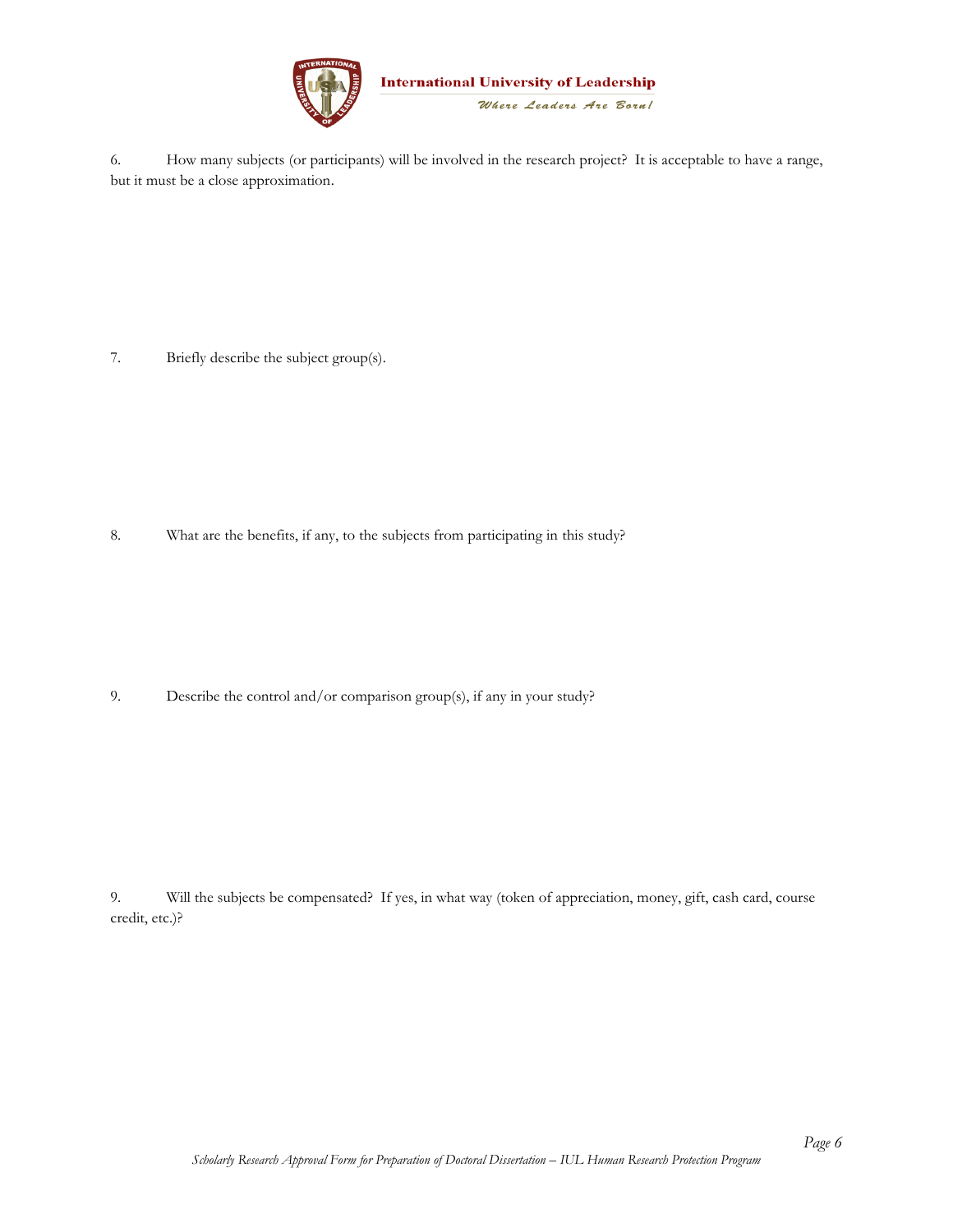

## **Section 1, Human Subject Research Determination**

*Answer the questions below:* 

1. Will your investigation gather information about living human individuals?  $\blacksquare$  Yes  $\blacksquare$  No.

2. Will you be interacting with the respondents or intervening in their daily routine, including via the internet or over the phone?

☐ Yes ☐No

3. Are you collecting data that would allow you or another researcher to identify the participants (examples: Name, Social Security Number, phone number, mailing address, email, medical record number or any other number or code that pertains specifically to an individual)?

 $\Box$  Yes  $\Box$  No

4. Is the data collected considered to be private information, which the participant expects will not be made public, or collected within a context which an individual would not otherwise expect to be observed or recorded (such as in their home)?

 $\Box$  Yes  $\Box$  No

#### **If you answer "NO" to EACH of questions 1-4, your research does not involve human participants and HRPP review is not required.**

**If you answer "YES" to one or more of the above questions, your research involves human participants and you need to complete question 4 below.** 

5. Are you conducting an investigation, a searching inquiry to gather facts, or an examination of a phenomenon?

 $\Box$  Yes  $\Box$  No

6. Is it systematic, involving a system, method, or plan that will be employed consistently throughout data collection?

 $\Box$  Yes  $\Box$  No

7. Will your findings be presented beyond the university setting, such as presented at a conference, or published in a peer-reviewed journal **or** used in a dissertation?

 $\Box$  Yes  $\Box$  No

8. Will your conclusions be presented as representative of the larger population from which your sample was recruited? (Mark 'No' if the data collected applies only to the sample population)

☐ Yes ☐No

*If you answer "NO" to questions 5-8, your study is not research and HRPP review is not required. However your study may qualify for non-regulatory review. If you answer "YES" to one or more of questions 5-8, your study is research. Continue to Section 2.* 

*Page 7*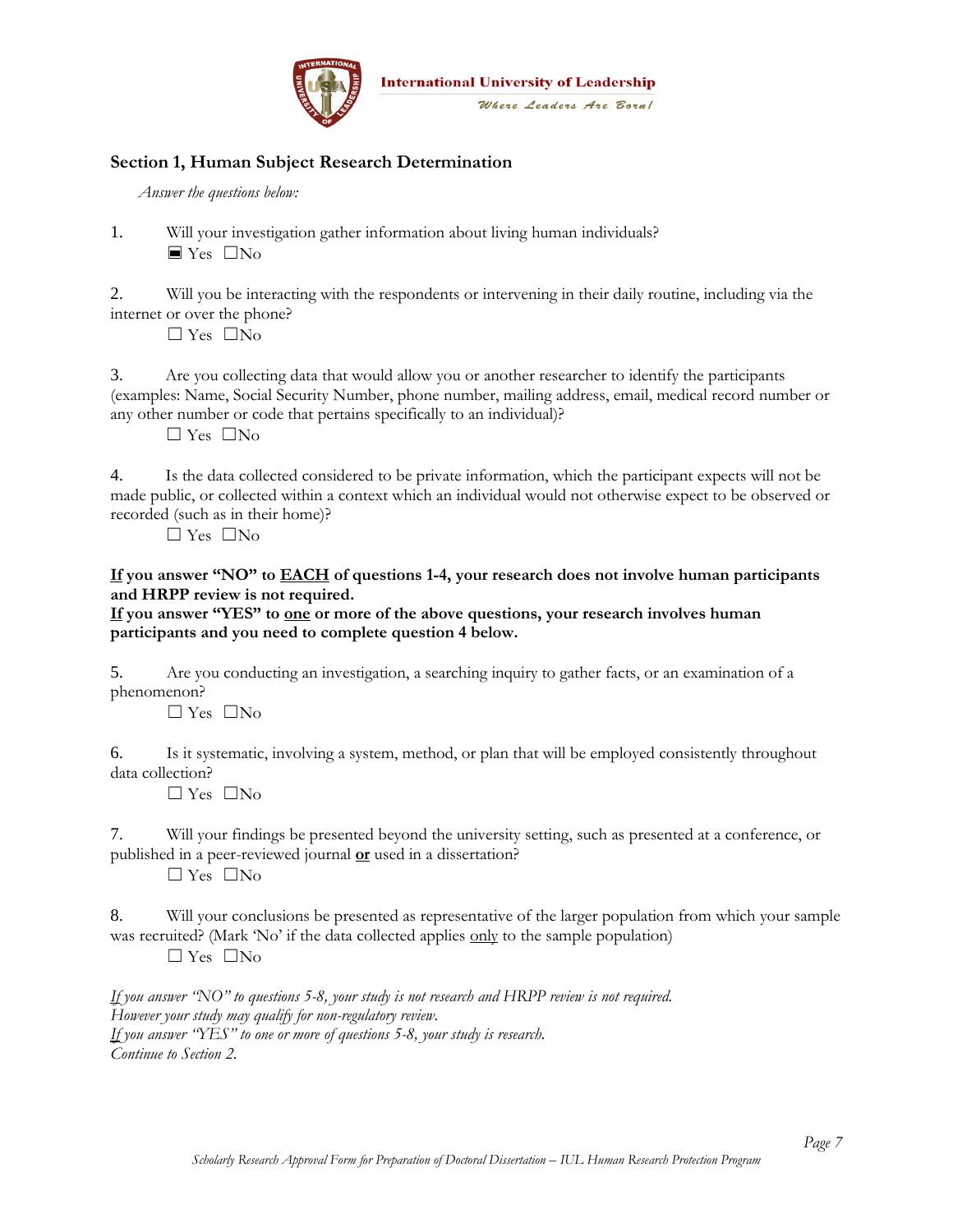

## **Section 2, Screening questions**

*Federal regulations specify that certain types of research pose low risk to participants, and therefore MAY qualify for EXEMPTION under federal regulations. To determine if your study is exempt, answer the following screening questions.* 

1. Will participants be asked to report their own or others' sexual experiences, alcohol or drug use, and will their identities be known to you?

☐ Yes ☐No

2. Are the participants' data directly or indirectly identifiable, and could these data place subjects at risk for criminal or civil liability, or might they be damaging to subjects' financial standing, employability or reputation?

 $\Box$  Yes  $\Box$  No

3. Will you be recording the subjects' participation by video or audio for reasons **other** than transcription?

☐ Yes ☐No

4. Are any participants confined in a correctional or detention facility, including involuntary assignment to community-based alternatives to incarceration (drug treatment facilities, etc.)?

☐ Yes ☐No

- 5. Are participants involved who may not be legally/mentally/cognitively competent? ☐ Yes ☐No
- 6. Are personal records (medical, academic, etc.) used with identifiers and without written consent?  $\Box$  Yes  $\Box$  No
- 7. Will alcohol or drugs be administered to the subjects? ☐ Yes ☐No
- 8. Will blood/body fluids be drawn from participants?  $\Box$  Yes  $\Box$  No
- 9. Will specimens obtained from an autopsy be used? ☐ Yes ☐No
- 10. Are live fetuses subjects in this research?  $\Box$  Yes  $\Box$  No

If you answer "YES" to any of the above questions, then your research is NOT exempt and you need to fill out the non-exempt application.

If you answer "NO" to all the above questions, your research may be exempt. Complete Sections 3-4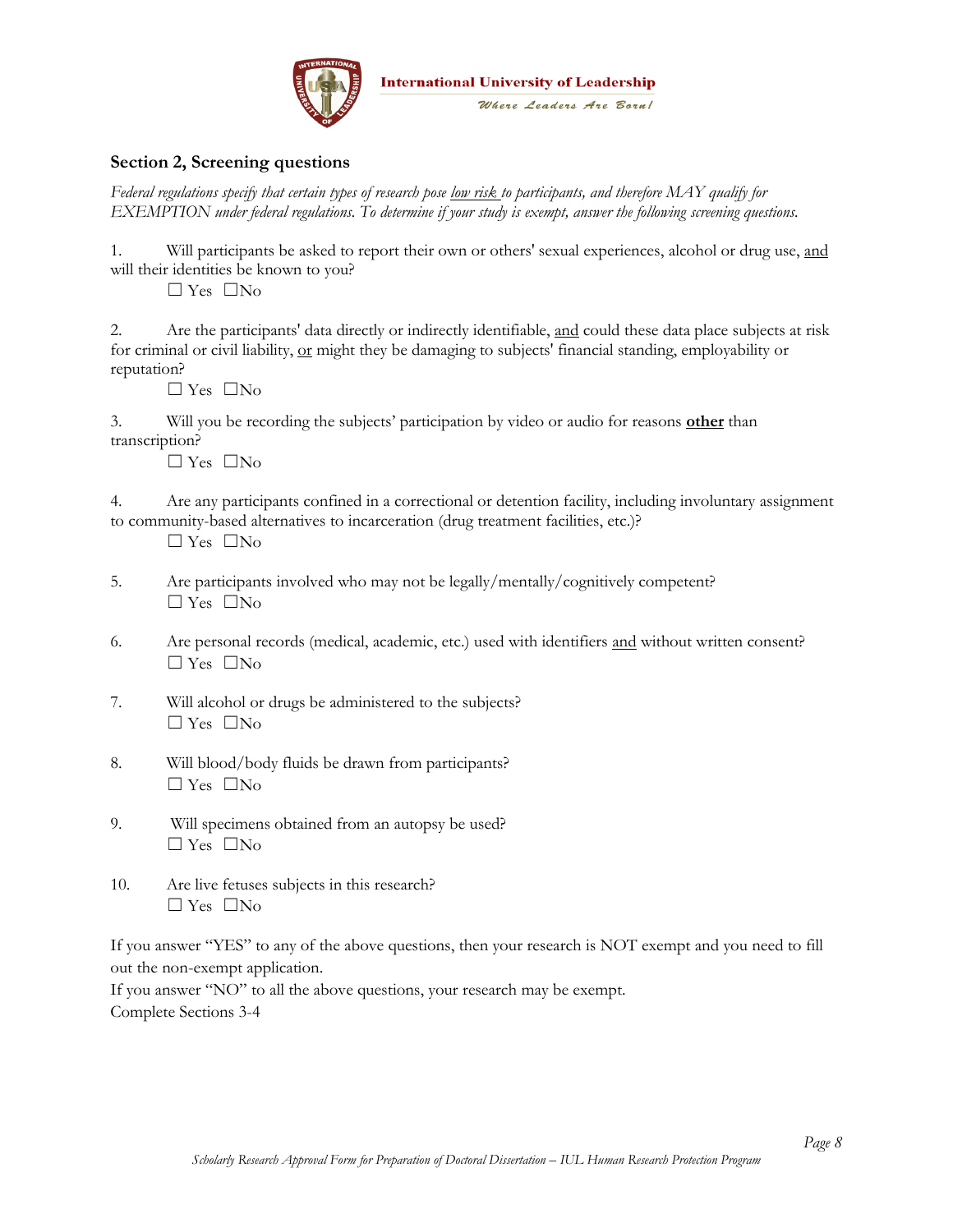

## **Section 3, Exemption categories and determinations**

#### EXCEPTIONS:

The exemption categories listed below do not apply when the research includes the following:

- Prisoners.
- Survey or interview techniques which include minors as participants,
- Observation of minors where the investigator participates in the activities being observed,
- Food and Drug Administration (FDA) regulated research.

*This applies to exemption categories that include projects for which the data will be submitted to or held for inspection by the FDA, or research for which the investigator gathers data on participants who serve as controls for participants who receive FDAregulated drugs or medical devices, other than in the course of medical practice.* 

*Research activities are exempt from the federal regulation 45 CFR 46.101(b) for the protection of human participants when the ONLY involvement of human participants falls within one or more of the categories below. Check the appropriate categories that apply to your research study:* 

1. Research conducted in established or commonly accepted educational settings, involving normal educational practices, such as

- i. Research on regular and special educational instructional strategies, or
- ii. Research on the effectiveness of or the comparison among instructional techniques, curricula, or classroom management methods.

| 2. Research involving the use of educational tests (cognitive, diagnostic, aptitude, achievement), survey |
|-----------------------------------------------------------------------------------------------------------|
| procedures, interview procedures or observation of public behavior, unless:                               |

i. Information obtained is recorded in such a manner that human participants can be identified, directly or through identifiers linked to the participants; and

ii. Any disclosure of the human participants ' responses outside the research could reasonably place the participants at risk of criminal or civil liability; or

iii. Be damaging to the participants ' financial standing, employability, or reputation.

*PLEASE NOTE: According to 45 CFR 46.401(b), this exemption does NOT apply to survey or interview procedures when the participants are children.* 

3. Research involving the use of educational tests (cognitive, diagnostic, aptitude, achievement), survey procedures, interview procedures, or observation of public behavior that is not exempt under category (2) of this section, if:

i. The human participants are elected or appointed public officials or candidates for public office; or

ii. Federal statute(s) require(s) without exception that the confidentiality of the personally identifiable information will be maintained throughout the research and thereafter.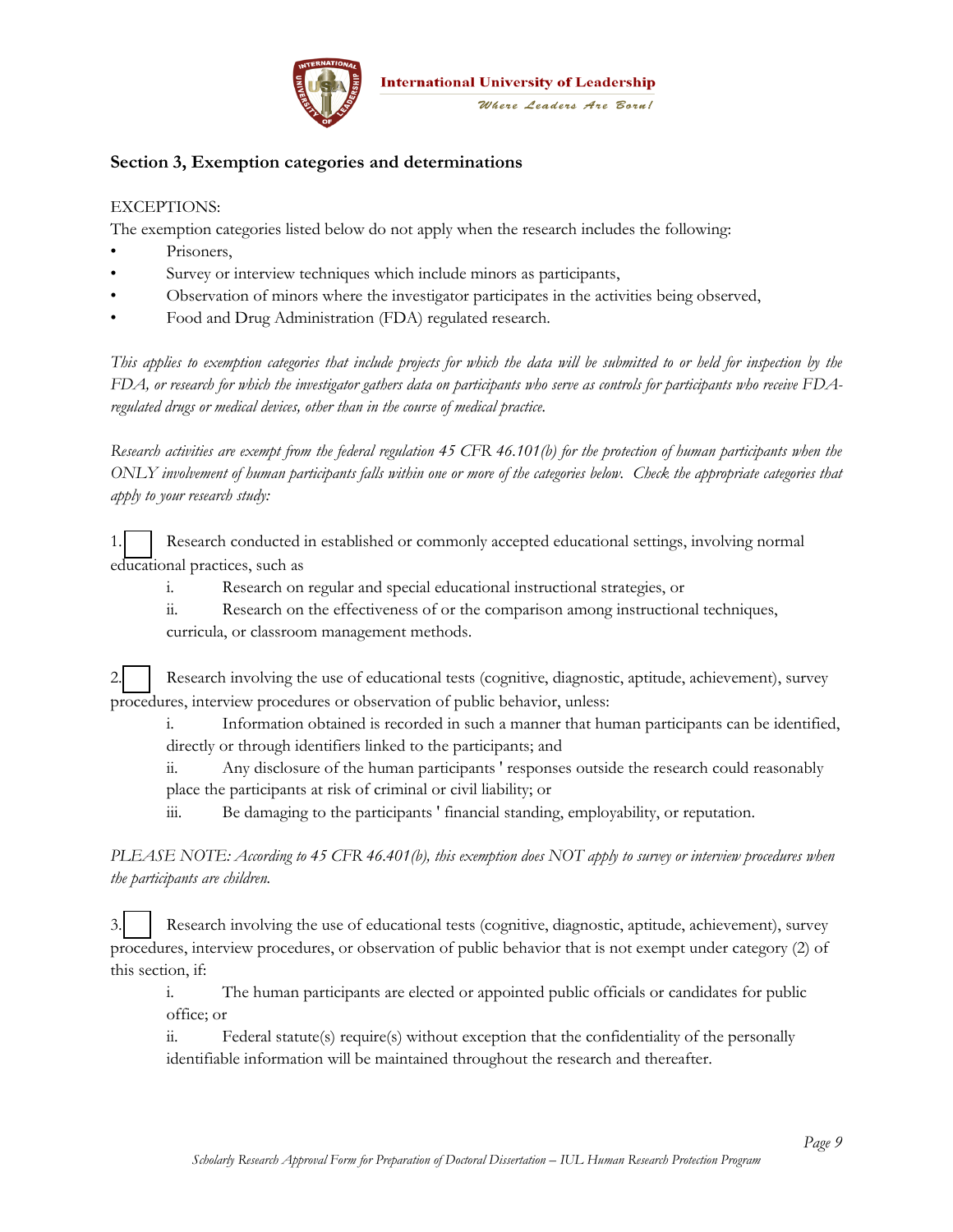

4. Research involving the collection or study of existing data, documents, records, pathological specimens, or diagnostic specimens, if these sources are publicly available or if the information is recorded by the investigator in such a manner that subjects cannot be identified, directly or through identifiers linked to the participants.

*PLEASE NOTE: According to the Office for Human Research Protections (OHRP), "to qualify for this exemption the data,*  documents, records, or specimens must be in existence before the project begins. The principle behind this policy is that the rights of *individuals should be respected; participants must consent to participation in research."*

5. Research and demonstration projects which are conducted by or subject to the approval of department or agency heads, and which are designed to study, evaluate, or otherwise examine:

- i. Public benefit or service programs;
- ii. Procedures for obtaining benefits or services under those programs;
- iii. Possible changes in or alternatives to those programs or procedures;

iv. Possible changes in methods or levels of payment for benefits or services under those programs.

Taste and food quality evaluation and consumer acceptance studies:

i. If wholesome foods without additives are consumed or

ii. If a food is consumed that contains a food ingredient at or below the level and for a use found to be safe, or agricultural chemical or environmental contaminant at or below the level found to be safe, by the Food and Drug Administration or approved by the Environmental Protection Agency or the Food Safety and Inspection Service of the U.S. Department of Agriculture.

*If you mark one or more of the six exemption categories above, complete the remainder of the application and submit to IUL HRPP. The IRB committee will determine whether or not your research qualifies for exemption. Do NOT begin data collection without exemption certification from IRB committee.* 

*Page 10*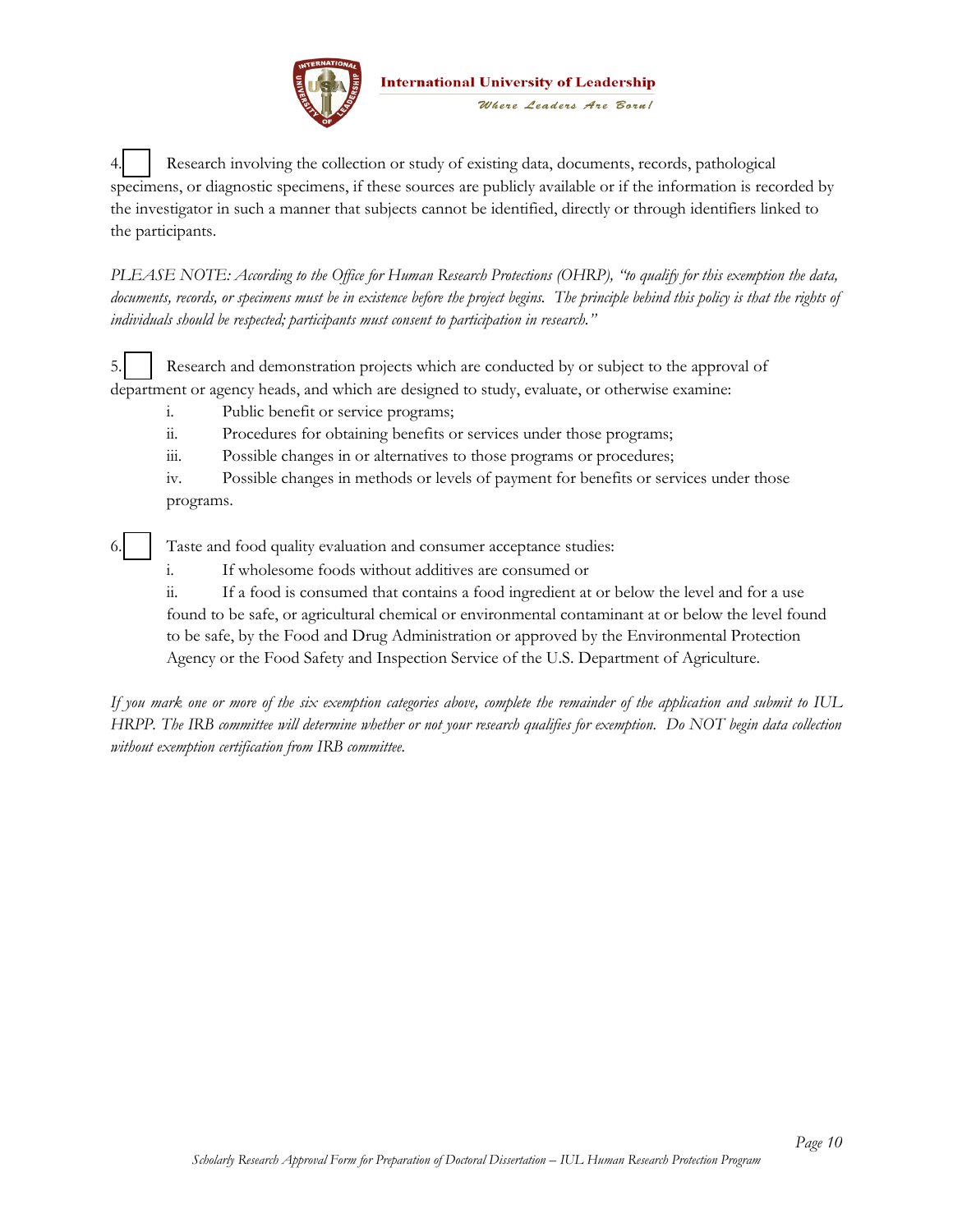

### **Justification of Exemption Category**

You must justify how your study qualifies for exemption by addressing the critical elements of the exemption category you choose. The critical elements for each category are:

Category 1: Specify whether 1(i) or 1(ii) applies and briefly explain.

Category 2: Assure that condition 2(i) will be met and briefly explain how; and assure that condition 2(ii) applies; and attach a copy of test/survey/interview questions or items.

Category 3: Explain why conditions 2(i) and 2(ii) cannot be met; and attach a copy of test/survey/interview questions or items; and either assure and briefly explain that condition 3(ii) applies, or explain subject's public office and how it precludes anonymity (i.e., 3(i)).

Category 4: Briefly explain the nature of the existing data/documents and briefly explain either their public availability or the procedures to ensure anonymity and confidentiality.

Category 5: Briefly explain method by which the project is reviewed and approved by a federal department/agency head; and identify and describe which of the  $5(i) - 5(iv)$  categories apply.

Category 6: Assure that condition 6(i) will be met; and assure via documentation regarding approved safety levels that condition 6(ii) will be met.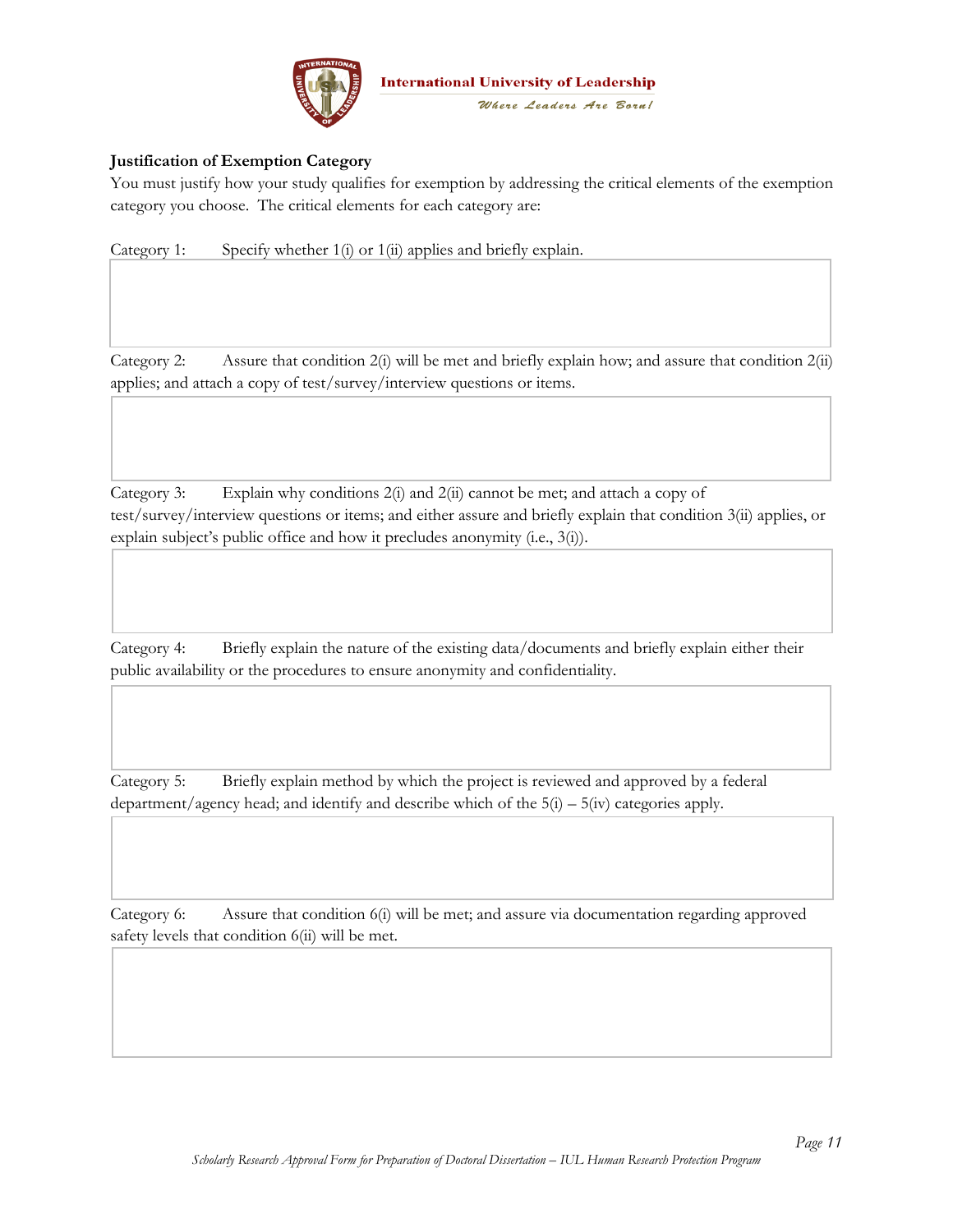

#### **Section 4, Investigator's responsibilities and assurances**

Indicate that you have read and will comply with each statement.

|          | 1 I certify that the information provided in this application, and in all attachments, is complete and |  |  |  |
|----------|--------------------------------------------------------------------------------------------------------|--|--|--|
| correct. |                                                                                                        |  |  |  |

| 2. I understand that I have ultimate responsibility for the protection of the rights and welfare of human |
|-----------------------------------------------------------------------------------------------------------|
| participants, the conduct of this study, and the ethical performance of this research.                    |

3.  $\Box$  I agree to comply with all IUL policies and procedures, the terms of its Federal Wide Assurance, and all applicable federal, state, and local laws regarding the protection of human participants in research.

- I certify that:
	- The study will be performed by qualified personnel according to the information contained in this application.
	- The equipment, facilities, and procedures to be used in this research meet recognized standards for safety.
	- Unanticipated problems, adverse events, and new information that may affect the risk–
	- benefit assessment for this research will be reported to the IUL Office and to the Campus Director • I am familiar with the latest edition of the IUL Manual for the Protection of Human
	- Research participants, available at www.irb.iulf.education, and I will adhere to the policies and procedures explained therein.
	- Student and co-investigators on this study have received adequate training and are knowledgeable about the regulations and policies governing this research.
	- I agree to ensure adequate supervision of all research study personnel and to meet with the investigator(s), if different from myself, on a regular basis to monitor study progress.

5. **I** I further certify that the proposed research has not yet been done, is not currently underway, and will not begin until exemption has been certified.

Name:\_\_\_\_\_\_\_\_\_\_\_\_\_\_\_\_\_\_\_\_\_\_\_\_ Date: \_\_\_\_\_\_\_\_\_\_\_\_\_\_\_\_\_\_\_\_\_\_\_\_\_\_\_\_\_\_\_

How to Submit:

*Attach the application and supporting materials (recruiting materials, survey questions, interview guide, etc.) to an email sent to [info@aulm.us](mailto:info@aulm.us) .* 

*Please allow for up to 10 business days for review of your application determination.*